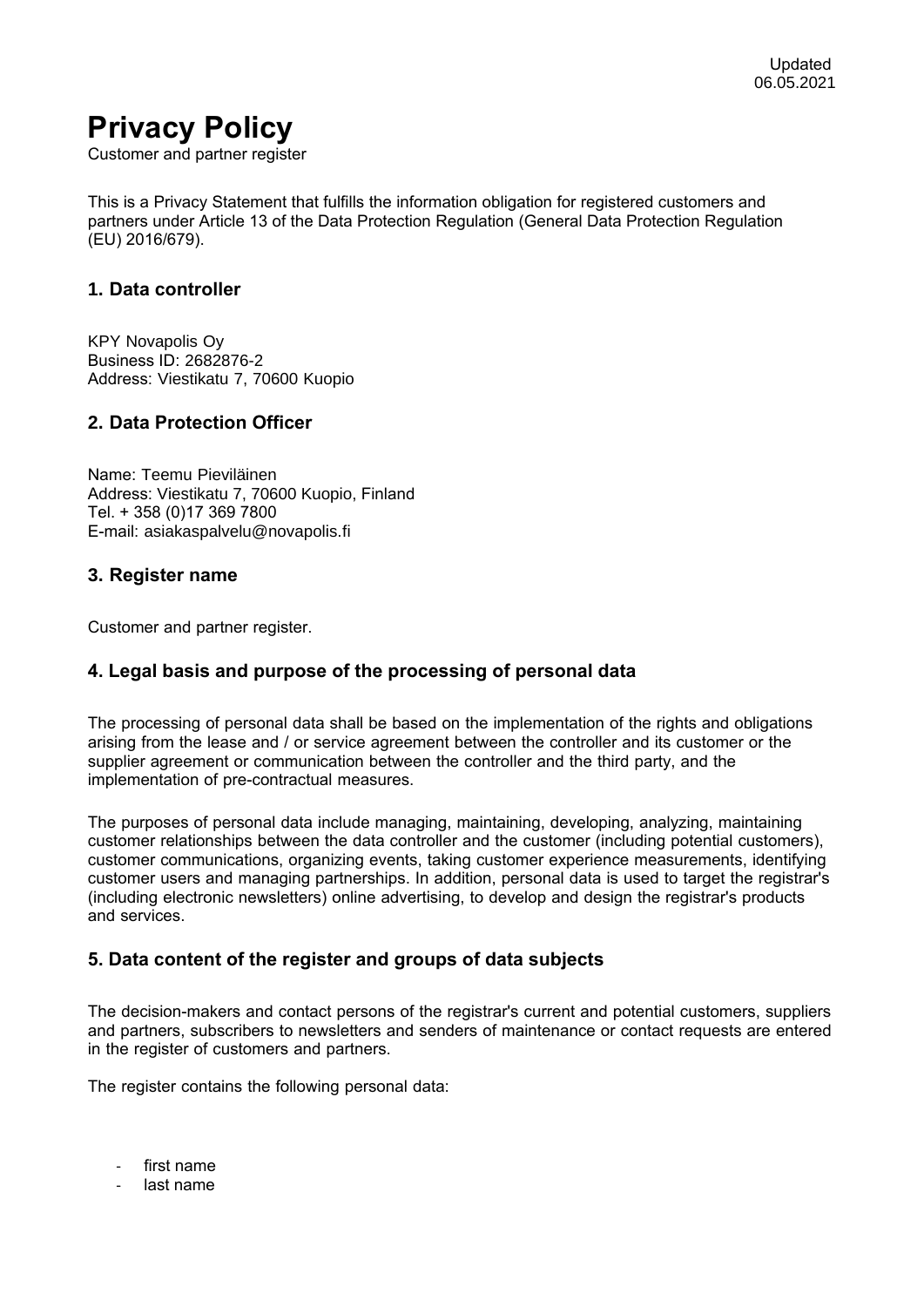- position in the organization (title)
- language of business
- company
- business address
- email address
- telephone number
- username and password for any electronic services
- contact information (eg e-mails and electronic transaction forms) information related to marketing and promotion (eg targeted information)
- marketing activities, participation in events)
- information about the use of electronic services (for example, browsing and search information, IP addresses and cookies)
- consents and prohibitions on direct marketing
- any other information provided by the data subject himself

#### **6. Regular sources of information**

Information about the data subject is regularly obtained and collected from customers (including potential customers) and partners themselves by telephone, e-mail, online, in meetings, during the conclusion of the contract and during the contractual relationship.

Personal information may also be collected and updated from public and private registries, such as the population register, other authorities, credit information companies, contact service providers and other similar trusted parties.

#### **7. Regular disclosures**

The data is not regularly disclosed to parties outside the register. The controller will use external subcontractors to carry out the tasks described in this report, in which case the service providers will act on behalf of the controller. Subcontractors, ie groups of recipients of personal data, include, for example, marketing and communications agencies, event organizers, information system suppliers and partners providing real estate and business premises services. In addition, the controller may disclose the contact details of data subjects to its subcontractors for the marketing of its services.

We may disclose personal information to third parties in the following cases: 1) When required by law.

2) To the Service Provider for the technical implementation and development of the Service.

3) Personal data may also be disclosed to the Service Provider's partners who provide products, services or other benefits through the Service (such as the delivery of a product to a registrant). If the registrant participates in the competitions through the Service, the contact information may be provided to the partner for delivery and contact.

4) When we believe in good faith that the disclosure is necessary to safeguard our rights, the data subject and others, to investigate fraud or to respond to requests from authorities.

# **8. Data transfer outside the EU or the EEA**

The controller seeks to implement the services and process personal data only with the benefit of operators and services located in the EU or EEA. Activities and services may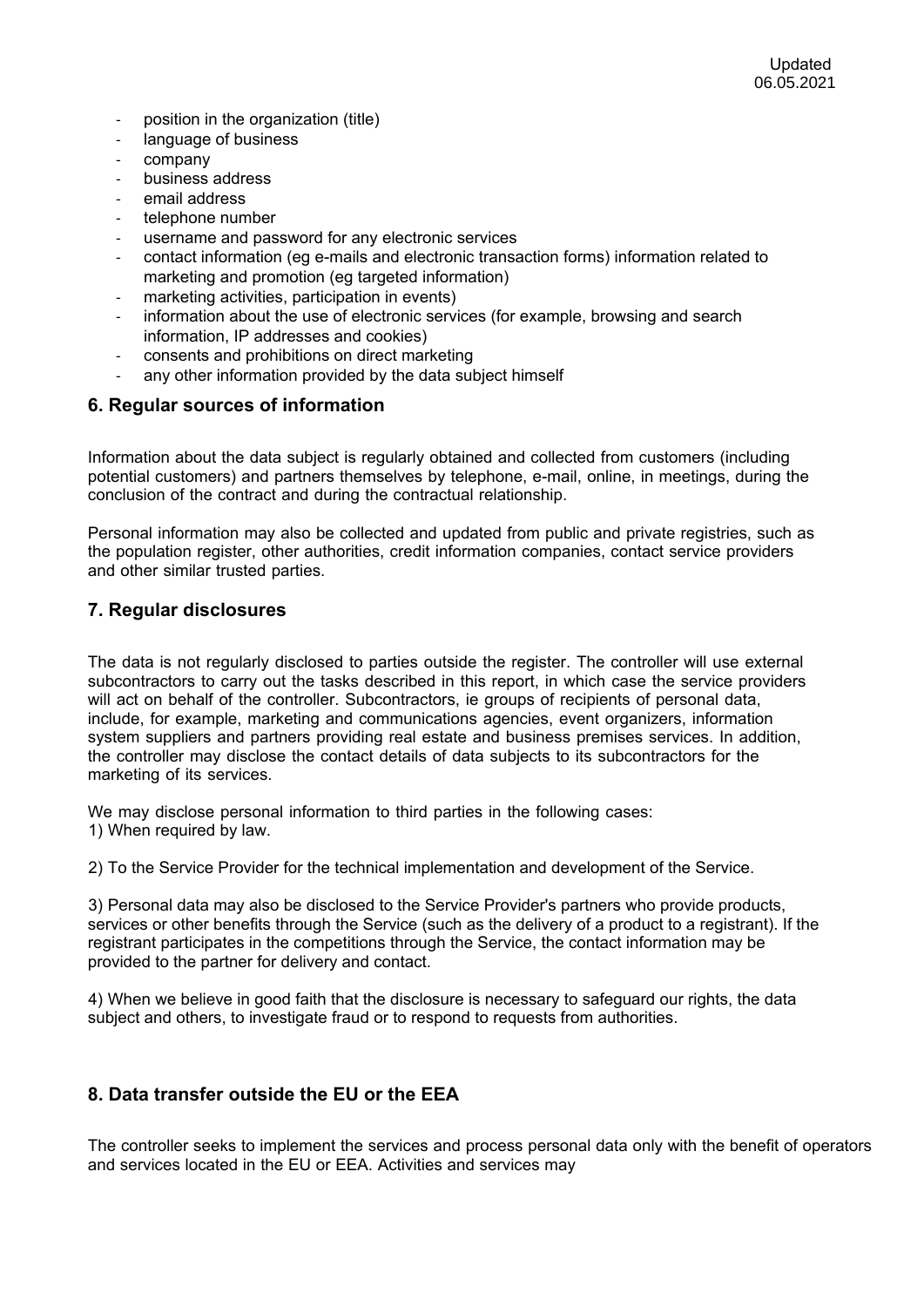however, in some individual cases it may be necessary to use operators located elsewhere, services and servers.

The controller will not transfer or transfer personal data outside the European Union or the EEA without legal grounds. Some third-party service or software providers may store information outside the EU or the European Economic Area. In that case, the controller shall apply the necessary contractual safeguards for the transfer of personal data to such service providers.

# **9. Storage of data**

Personal data will be kept for as long as is necessary for the purpose for which the personal data are used. However, the data controller always has the right to store personal data or otherwise process them in situations permitted by the legislation in force at the time (such as the retention periods to be complied with under the Accounting and Advance Collection Act). The personal data of decisionmakers will be stored permanently for direct marketing purposes within the limits permitted by law.

Information relating to a customer or partnership relationship is, in principle, retained for the duration of the customer relationship or partnership or for the duration of the employment relationship of the customer or partner's personnel representative (whichever is earlier). The data shall be deleted within a reasonable time after the end of the contractual relationship, unless otherwise required by the controller's legal obligations (such as accounting) or contractual obligations.

The controller shall regularly assess the need for the retention of personal data and shall take reasonable steps to ensure that personal data which are incompatible, out of date or inaccurate with regard to the purposes for which they are processed are not retained in the register.

# **10. Data Security**

Personal data is protected by the Service Provider from unauthorized access to the data and from accidental or illegal processing by adequate technical and organizational measures. Electronic data is protected by a firewall, usernames and passwords. Access to the data is restricted to those persons employed by the controller who need the data in the course of their duties.

# **11. Rights of the data subject**

Rekisteröidyllä on oikeus:

- access the personal data and learn what information is stored, for what purpose, to whom the data is possibly disclosed, and for how long it is stored;
- request that his or her personal data be corrected, complemented or deleted;
- limit the processing or his/her personal data;
- object to the processing or his/her personal data;
- request that the personal data provided for the data files be returned for transfer to another controller; and
- prohibit the use of his/her personal data for direct marketing purposes and certain other situations specified in the EU Data Protection Regulation.

Data subjects may send their requests related to the exercise of their rights in writing to the controller of the data file to the address indicated above. Please note that the data controller is required, in certain cases, to ask for additional information necessary to verify the identity of the data subject submitting the request.